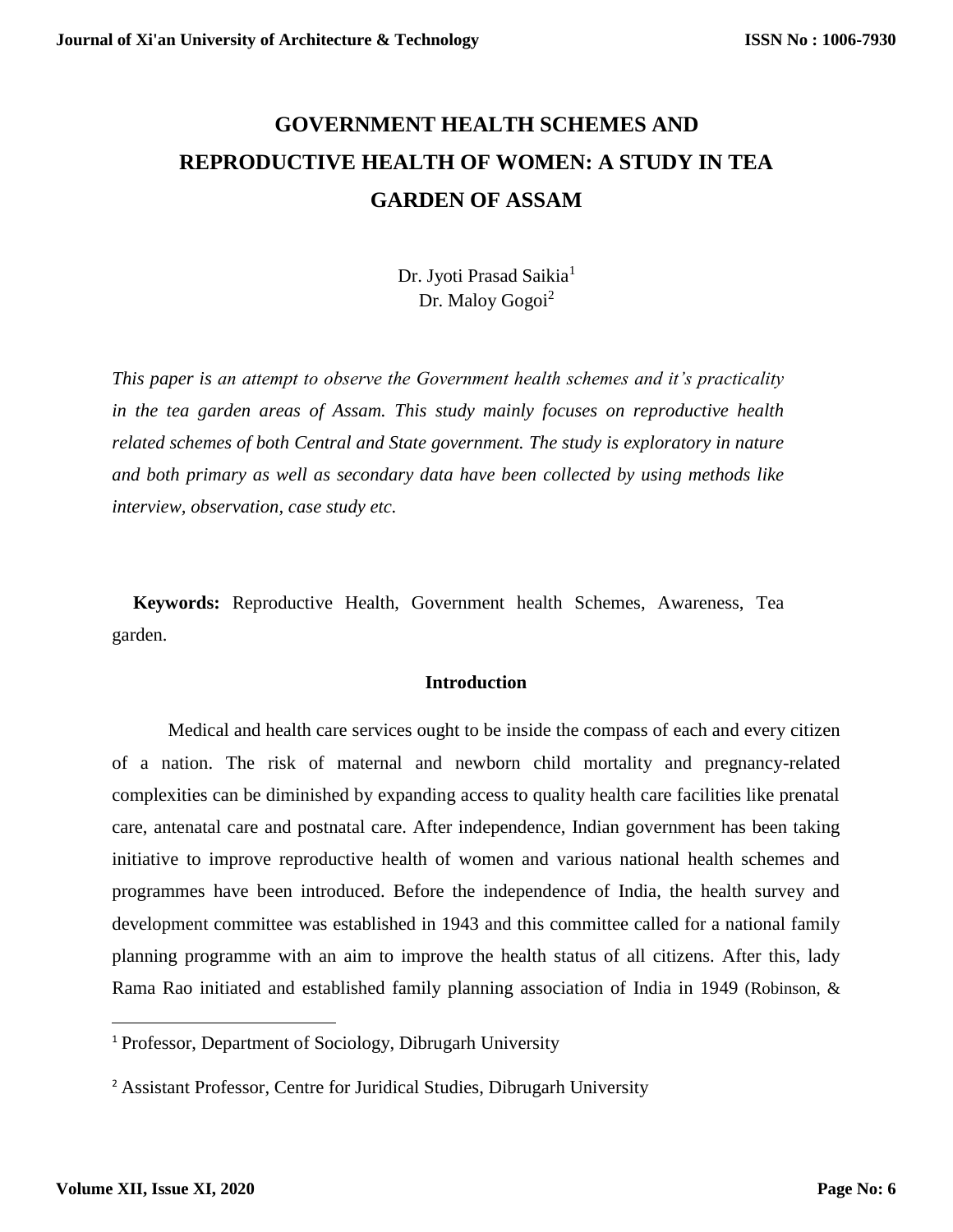Ross: 2007). In this context, the Planning commission of India has also allotted required fund for women health. In India the starting of reproductive health programme was related to the 1<sup>st</sup>  $(1952-56)$  and  $2<sup>nd</sup>$  (1956-61) five year plans of the country. Earlier the concept of reproductive health was based on population control and part of the family planning programmes. In the second five year plan, states have been provided 3 corer for the establishment of about 2100 maternity and child health centre. These centers were integrated with primary health facilities and proper training of health and auxiliary personnel have been arranged. At the end of the Second five year Plan nearly 4500 maternity and child welfare centers were established, each centre serving a population varying between 10,000 and 25,000. As a result of that, the cases of severe anemia in areas where antenatal services are well established were reduced and there has been a steady decrease in the infant mortality rate. During the Second five year Plan, importance was given on maternity and child welfare services and it has turn into an integral part of the overall health services in rural areas of India. In most of the states of our country Maternity and Child Welfare Bureau have been established and its services have been provided by the primary health centres and again it is also supplemented by services provided by welfare extension projects and by voluntary organizations.<sup>3</sup> As a part of fifth five year plan (1974-79), Minimum Needs Programme was initiated which includes pregnant mothers, lactating mothers and pre-school children. In the  $6<sup>th</sup>$  five year plan importance were given on family planning and it has to be viewed as an essential component of the total package of health delivery system which includes Health, Family Planning and Maternal and Child Health.

#### **Research Methodology**

As the purpose of this study is concerned with govt. health schemes and it's availability among the tea community of Assam, The Borbam tea garden of Sivasagar district of Assam was selected as the field. Sivasagar earlier known as "Rangpur", the historical city of Assam is situated 363 K.M. east of Guwahati (The capital of Assam). The Borbam tea Garden was established in 1865 and is situated on the South bank of the river Brahmaputra, located between the district towns of Sivasagar and Jorhat and close to the Nagaland border. The Tea garden is owned by the company named "Goodricke" and the name Borbam is derived from 'BOR' meaning very in the local language and 'BAM' meaning highlands, as it was located on the

<sup>&</sup>lt;sup>3</sup> <http://planningcommission.gov.in/plans/planrel/fiveyr/3rd/3planch32.html> accessed on 27th September, 2019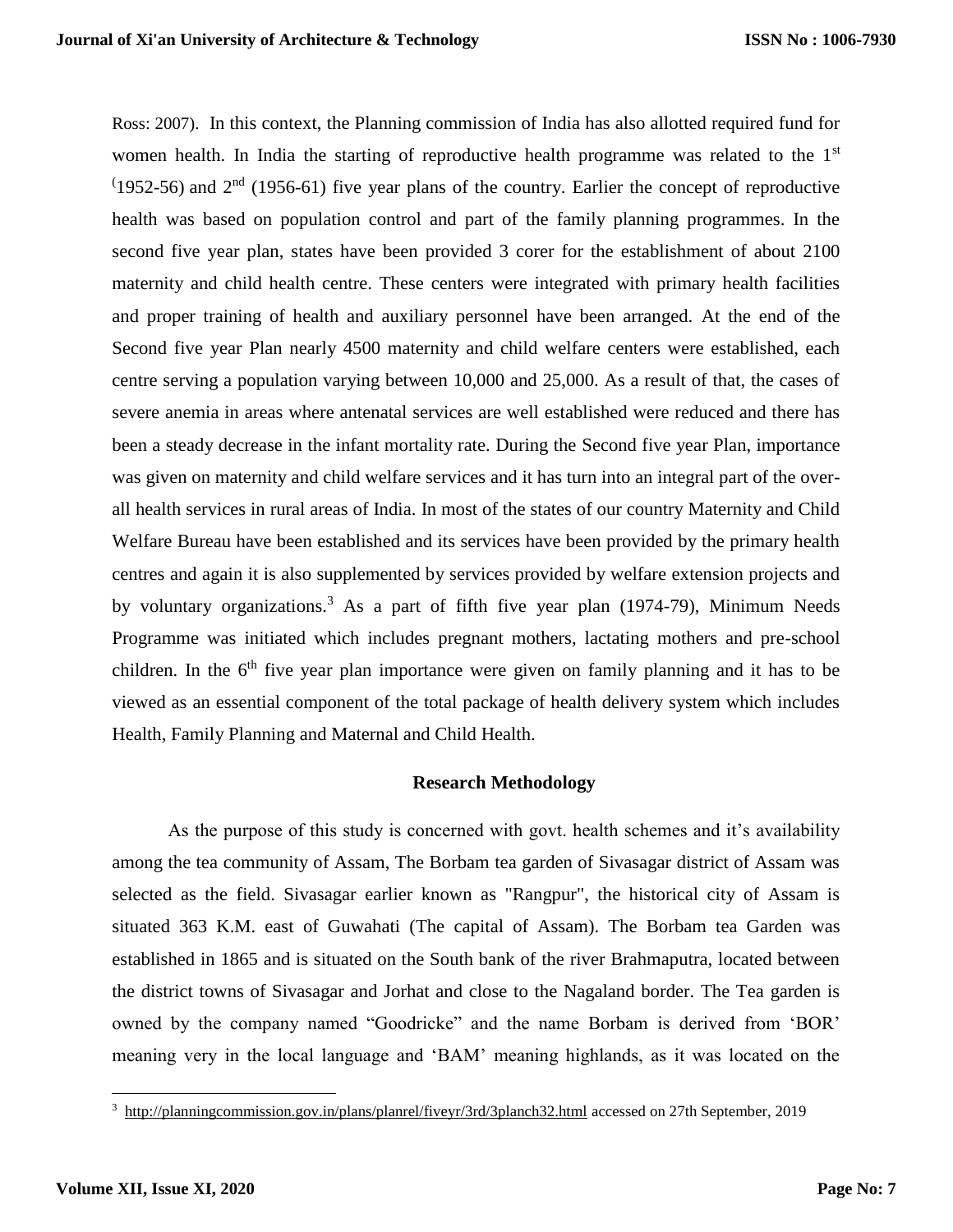higher grounds on the banks of the river Jhanji. Total population of Borbam Tea garden is 9855 consisting of 2998 male and 3925 female and 1128, 1804 Adolescent and Children respectively. In this study the married women belonging to the category of 15 to 49 years of age<sup>4</sup> of Borbam Tea Garden in Sivasagar district were considered as the respondents. To fulfillment of the purpose of this study, purposively 300 married women from the Borbam Tea garden including the two divisions i.e. Baghjan and Haluwating were selected. The argument behind the application of purposive sampling in this study was that with the exercise of a good judgment, some married women from all the 'lines' or 'Bastis' were considered as respondents who were satisfactory in relation to the objectives of this study. A common strategy was followed to handpick the married women of the various 'Bastis' who were interested to provide necessary data without any hesitation. The data of this study have been collected from mainly two sources, i.e. primary source and secondary source. These sources helped to gather most relevant information to meet the objectives of the study.

#### **Findings**

Family planning is extensively associated with the status of reproductive health. The different studies revealed that frequent application of different means for family planning may effect on reproductive health. Initially the birth control movement gives importance on the individual woman and her well-being. But, due to falling death rates in the twentieth century and non-reduction in number of births led to concerns about the adverse effects of large populations. Government of many countries takes action to tackle the potential problem of population explosion. India developed its first national family planning policy in 1952 (Mathai, 2008). Family planning decreases health risks to women and gives them more control over their reproductive lives. With better health and more control over their lives, women can take advantage of education, employment and civic opportunities. By Promoting family planning method in countries with high birth rates, it can be possible to reduce poverty and hunger and avert 32% of all maternal deaths and nearly 10% of childhood deaths. In the past 40 years, family-planning programmes have had a noteworthy influence in raising the prevalence of contraceptive practice from less than 10% to 60% and reducing fertility in developing countries from six to about three births per woman (Clelan, J. et al : 2006). Low use of family planning

<sup>&</sup>lt;sup>4</sup> <http://www.who.int/reproductivehealth/topics/infertility/definitions/en/> accessed on 15 August 2017, 10.53am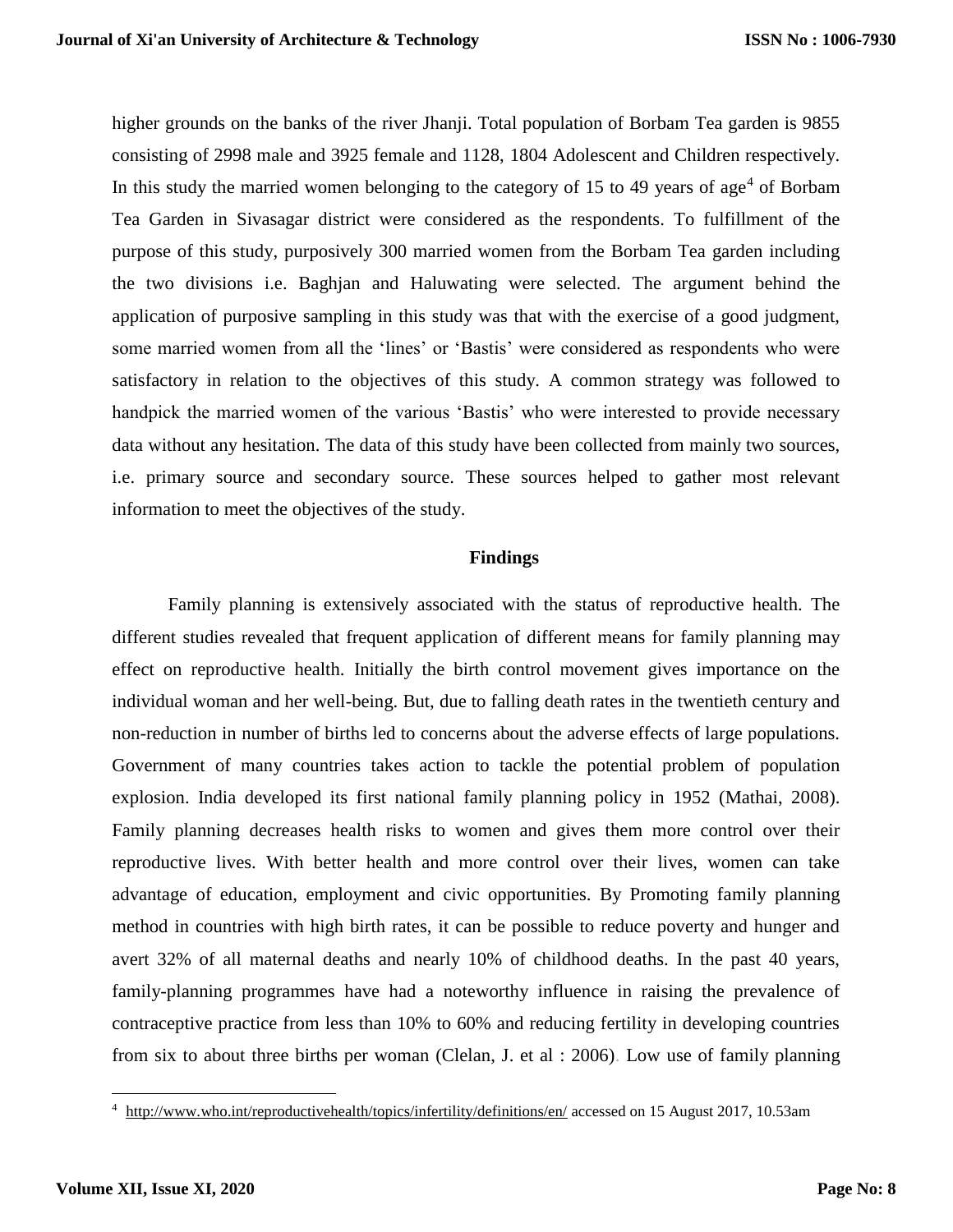methods may be the byproduct of, the fear of side effects, weak motivation for fertility control and societal/familial disapproval of family planning ( H, Tuladhar, et al : 2008). India was the first country in the world to have launched a National Programme for Family Planning in 1952. In light of reproductive health awareness of tea garden women, an attempt has been made to explore whether the respondents are aware of family planning programme or not. In this context, all the respondents were asked the same question. Initially some of the respondents hesitated to give the response, but later on they put their answer in the structured interview schedule. Apart from the application of the tools, researcher also tried to ask certain questions related to family planning programme by maintaining the research ethics strictly. It was also observed that those who are not illiterate and read up to the mark, they tried to say something more about the family planning compared to others. The study shows that out of the total 300 respondents, a major portion i.e. 207 (69%) are not aware of family planning programme, but when the word is defined in vernacular languages and appraised the meaning, they understand it proper way. On the other hand, the remaining 93 (31%) respondents have aware of family planning programme and in some context, they even practice it.

This study is also an attempt to examine the accessibility of medical facilities in tea garden. As the dwellers of the tea garden, especially the poor women, must be provided proper medical facilities under government schemes. The study focuses on the accessibility and provision of medical facilities available in the garden. The tea garden women have right to safe their health in a proper way. The right to health for all people means that every individual irrespective of class, caste and creed should have easy access to the health services they need, when and where, without suffering financial hardship. In this study the respondents were asked regarding the provision of medical facilities available for them and it was found that all the 300 respondents of this study have been able to access the health facilities available for them. Maximum number of respondents i.e. 167(55.66%) expressed that the hospital of their tea garden is the primary medical facility access by them. According to them, in case of serious situation garden authority also refer them to civil hospital Sivasagar, Jorhat and Assam medical college. On the other hand 89 (29.66%) respondents said that they directly visited Community health centre situated in Amguri Town. Again 22 (7.33%) respondents opined that Primary health centre is the main provision of healthcare for them. India is one of the countries where Infant Mortality Ratio and Maternal Mortality Ratio are still high and people's preference regarding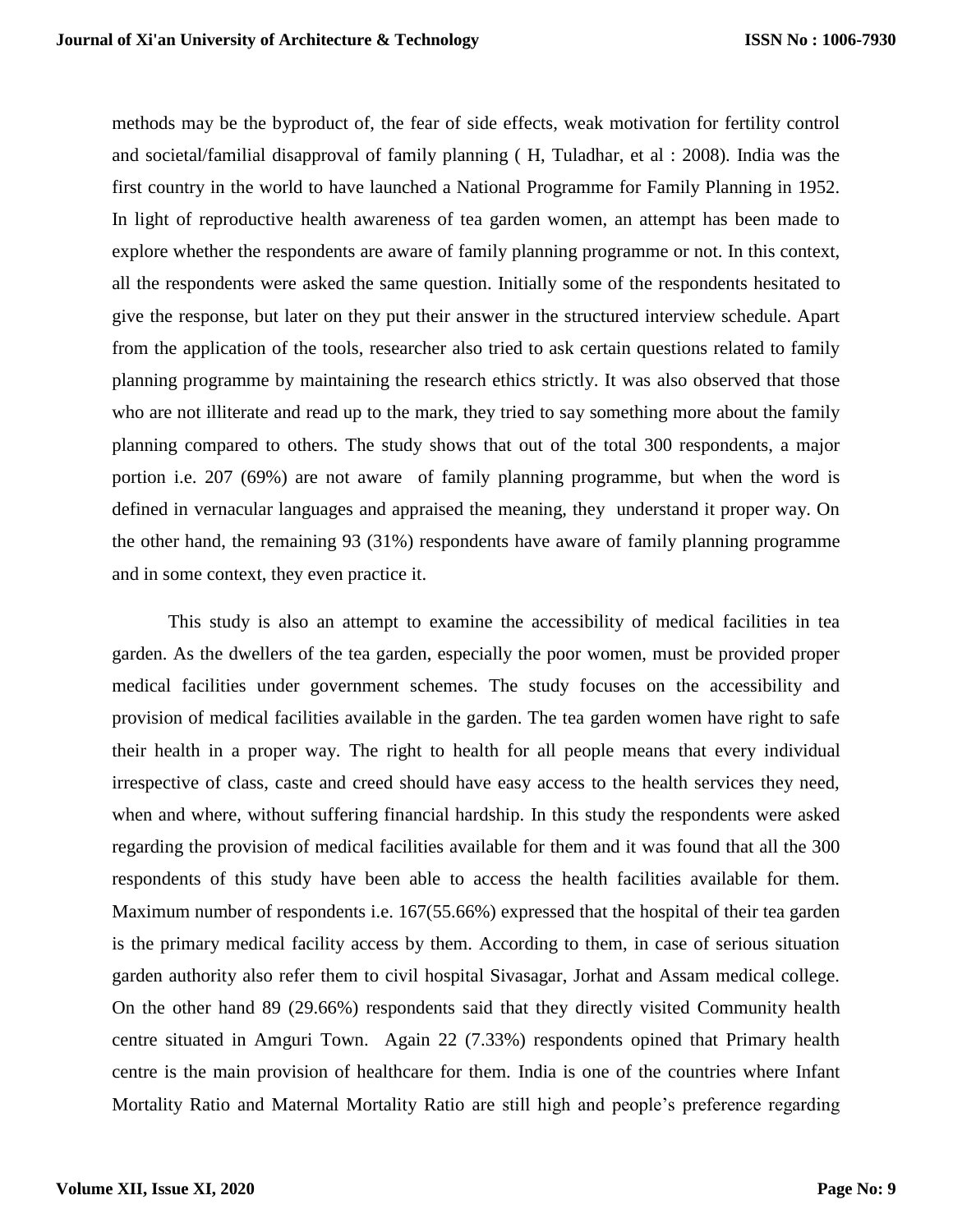home delivery of baby is one of the causes of it. Home delivery of baby is related to higher risk of maternal deaths, therefore it is necessary to reduce the number of home deliveries for the improvement of maternal health. About every maternal death can be averted if mothers could deliver at a well-being environment under the care of skilled birth attendant. The nearness of skilled birth attendant amid labor in a clean and hygienic situation with essential abilities to perceive and oversee any developing complexities lessens the probability of birth entanglements, diseases or passing of either the child or mother (Moindi et al. : 2016). In the present study the respondents were asked about their preference regarding the place of child birth and from their answers it was depicted that, about 69% respondents prefer to the institutional delivery of their near and dear one's. The study reveals that, the introduction of government health schemes and facilities provided under these schemes would help the people of the tea garden. As well as government, the garden authority also takes many awareness programmes through the Angana Wadi Worker, ASHA and other health workers, for which mindset of the people of the tea garden changes gradually. Government of India has launched various health schemes to protect the reproductive as well as child health of the people of India. Reproductive, Maternal, Newborn, Child and Adolescent Health approach has been launches in the year of 2013 with the motive to look at and address the major causes of mortality among women and children as well as the delays in accessing and utilizing health care and services. Reproductive and Child Health Programme under the National Rural health Mission (NHM) is being implemented to promote institutional deliveries so that skilled attendance at birth is available and women and new born can be saved from pregnancy related deaths.<sup>5</sup> Janani Suraksha Yojana (JSY) is a safe motherhood intervention under the National Rural Health Mission (NRHM) being implemented with the objective of reducing maternal and neo-natal mortality by promoting institutional delivery among the poor pregnant women. JSY integrates cash assistance with delivery and postdelivery care. The success of the scheme would be determined by the increase in institutional delivery among the poor families. The scheme provides cash assistance to mothers who have delivered in Government Health Institutions and accredited Pvt. Hospitals. All mothers from Rural Area, Urban Area irrespective of age, birth order, or income group (BPL & APL) will get a cash assistance of Rs. 1400/- and 1000/- respectively, if delivered at Public Health Facility or

 $\overline{\phantom{a}}$ <sup>5</sup> <http://www.nhm.gov.in/nrhm-components/rmnch-a/maternal-health/background.html> Accessed on  $17<sup>th</sup>$  Sept. 2018, 11pm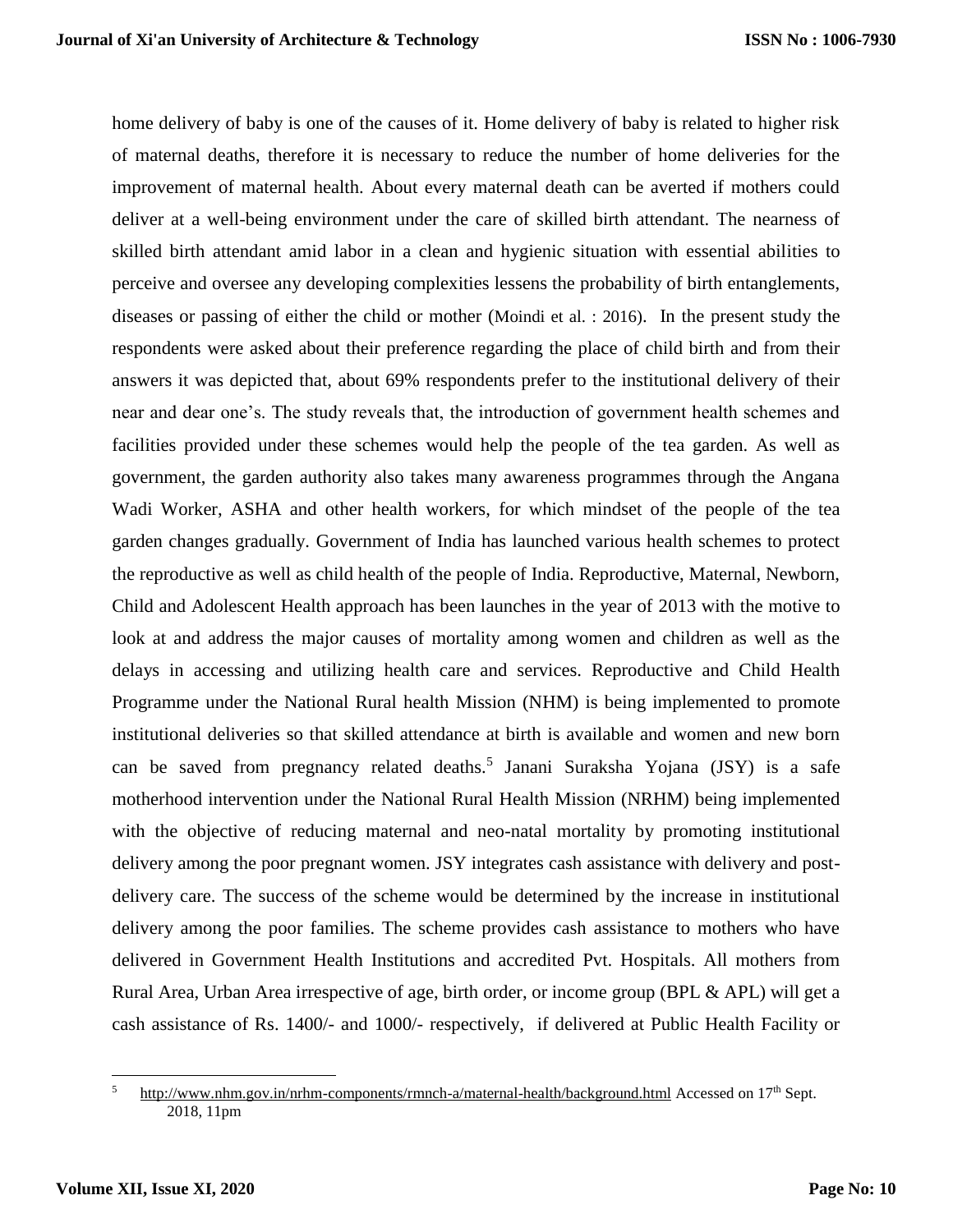Accredited Private Hospital and Rs. 500/- is provided for Home Delivery only for BPL category.<sup>6</sup> In the present study the respondents were asked whether they have availed any facility under the Janani Suraksha Yojana. Interestingly it was found that 222 (74%) respondents benefited by this scheme. The remaining 78 (26%) respondents who have not availed any facility under Janani Suraksha Yojana were asked "why they have not availed any facility under this scheme?" in response to this all the respondents replied that they were not aware of this scheme. JSY is a central government sponsored health scheme, but the respondents of this study have no idea about it. Among the various governmental health schemes Mother and Child Tracking System (MCTS) is one of the most effective initiative throughout the country and tea garden was also included for implementation of this system. Both the woman and child of tea garden have to avail this facility. In this study when the respondents were asked about Antenatal care (ANC) and Postnatal care (PNC), initially they could not understand anything about the technical terminology, i.e. ANC & PNC. But after appraising the terminology in vernacular language, at least more than fifty percentages of the total respondents, i.e. 178 replied that they heard about it. But at the same time when they were asked who introduced this "Mother and Child Tracking System" for complete immunization of mother and child, no respondents has been found those who has this information. MCTS is an initiative launched by Government of India to improve the system of health care delivery and to strengthen the mother and child monitoring mechanism. This system is designed with an aim to gather sufficient information and to track all the pregnant women and children of (0-5 years) so that they receive full maternal and child health services. In this study the respondents were investigated in terms of MCTS and it was found that 174 (58%) of the respondents were tracked under Mother and Child Tracking system. The remaining 126 (42%) respondents were asked regarding their reasons of not getting MCTS coverage and it was found that maximum number of respondents i.e. 62.69% have not aware of MCTS and even they have not been informed by any health facility providers. On the other hand 37.30% respondents expressed that, they have no time and even not interested to get them registered under MCTS.

#### **Discussion**

One of the achievements of National Health Mission (NHM) is the patient transport ambulances operating under Dial 108/102 ambulance services. 108 is predominantly an

[https://nhm.assam.gov.in/schemes/janani-suraksha-yojana,](https://nhm.assam.gov.in/schemes/janani-suraksha-yojana) Accessed on 17<sup>th</sup> Sept. 2018, 11pm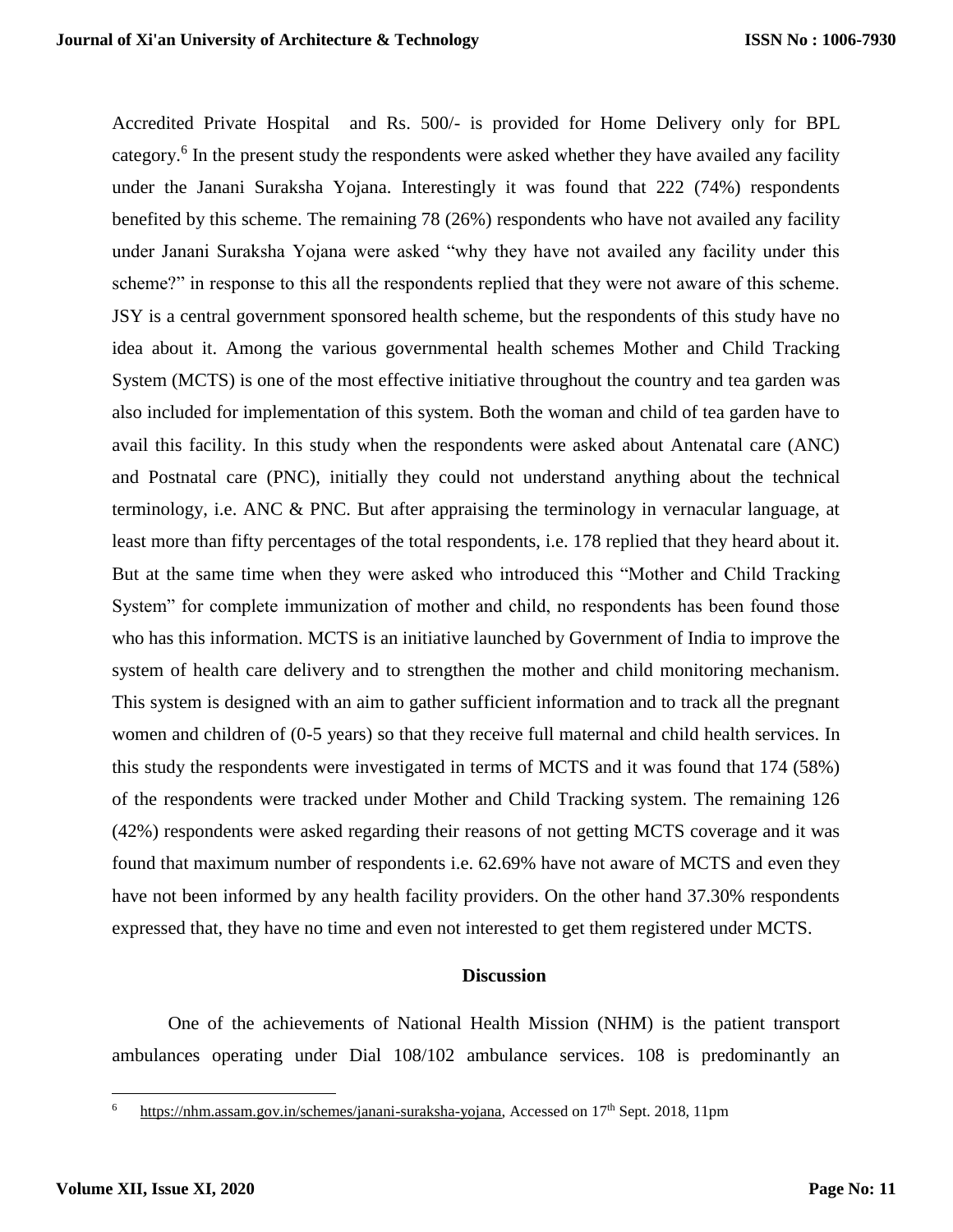emergency response system, primarily designed to attend to patients of critical care, trauma and accident victims etc. same as 102 services essentially consist of basic patient transport aimed to cater the needs of pregnant women and children though other categories are also taking benefit and are not excluded.<sup>7</sup> From this study it has been found that  $195 (65%)$  respondents used the governmental ambulance services. They even said that the ambulance services are a good initiative of government as it is vital in any emergency cases. Only 105 (35%) respondents mentioned that they were not used the ambulance services. They expressed various reasons of not using the ambulance services. One of the main reasons is lack of awareness. Some of the respondents don't know about the ambulance services like 108, 102. They even have no knowledge that Pregnant women are entitled to free transport from their homes to government health facilities, between the facilities in case they are referred on account of complications, and back to their homes after delivery is provided through the 102 ambulance services. In other cases, the respondents expressed that, in their area the road condition is not as convenient for the ambulance to reach. They were unable to get the benefit of ambulance service despite of their desire. The ministry of health and family welfare (MoHFW) of Central Government also launched the Janani Shishu Suraksha Karyakaram (JSSK) in 2011. The initiative entitles all pregnant women delivering in public health institutions to absolutely free delivery, including caesarean section, free drug and consumables, free diagnostics test such as urine, blood test etc. Pregnant women are also entitled to free transport from their homes to government health facilities, between the facilities in case they are referred on account of complications, and back to their homes after delivery (Xavier : 2014). In this context the respondents of the present study were asked "whether they availed these facilities under JSSK?" In response to this, 207 (69%) respondents expressed that they have availed the facilities under this scheme. The respondents, those who heard and availed the facilities under this schemes; they were asked about the free entitlements for pregnant women, but only 36 (17.39%) respondents out of 207 respondents said that they heard that it includes only free and cashless delivery. Significantly the pregnant women, as beneficiary, have to obtain some significant entitlements like free C-Section, free drug and consumables, free diagnostics, free diet during stay at hospital, free blood, exemption of user charge, free transport from home to hospital etc. but the respondents thought that the free and

<sup>7</sup> http://www.nhm.gov.in/nrhm-components/health-systems-strengthening/emri-patient-transport service.html Accessed on 17<sup>th</sup> Sept. 2018, 11pm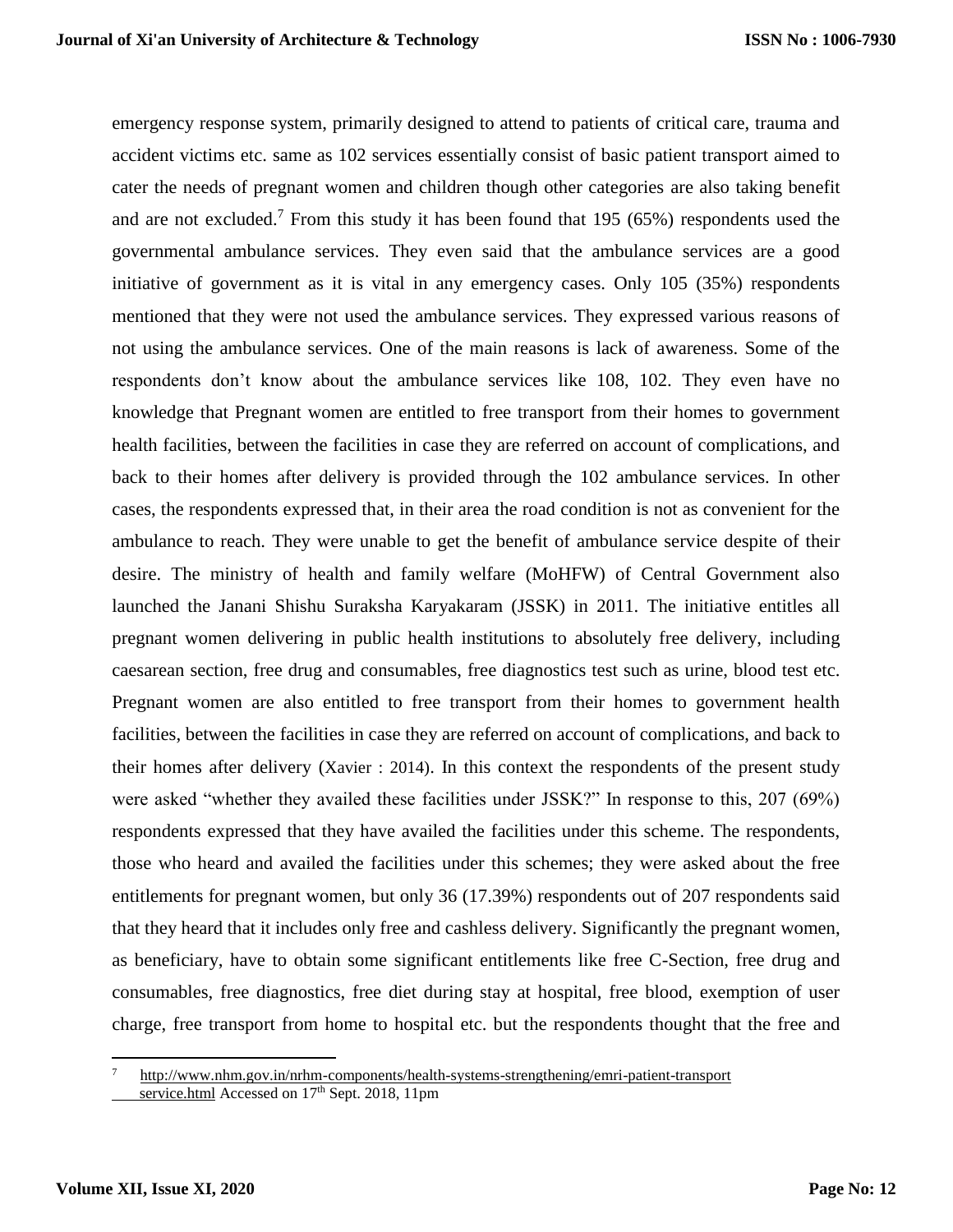cashless delivery consist of all these facilities. Again this scheme also provide free entitlements for sick newborns till 30 days after birth, but out of the total 207 respondents only 19 ( 9.17%) respondents availed this facilities and ASHA workers helped them in this context. Mamata was a scheme introduced by government of Assam with an objective to reduce Maternal Mortality Rate and Infant Mortality Rate in the state. Under this scheme Post-delivery hospital stay of 48 hours is necessary for a mother and her newborn child. A gift hamper called as "Mamata Kit" was provided which contains essential products like baby powder, mosquito net, baby oil, a flannel cloth etc. In this context, the respondents of the present study were questioned, whether they have availed the facilities under Mamata Scheme. In response to this maximum number of respondents i.e. 219 (73%) respondents opined that they have not received any kit as they left the hospital before 48 hours. The 219 respondents were again asked about the reasons for leaving the hospital. In this context, 138 (63.01%) respondents said that they left the hospital due to their poor economic condition. They told that more bills would be paid by them if they spent more days at the hospital. On the other hand, 55 (25.11%) respondents said that they were not aware regarding the time that should be spend by a mother in the hospital after her delivery. The remaining 26 (11.87%) respondents expressed that they were unable to stay 48 hours at the hospital for their family problem. Communicable diseases are more harmful than normal disease as it spread very fast. In context of the population of Tea garden, the case of communicable disease is more risky as most of them are not aware of it. Communicable disease like HIV/AIDS, Tuberculosis, STD, Leprosy are dangerous for each and every people and for that reason Government of India takes many initiative to control and prevent it. National AIDS Control Programme (NACP) was launched in 1992 with a motive to prevent and control HIV/AIDS in India. In the same way National Leprosy Eradication Programme was launched in 1983 for early detection of leprosy case through trained health workers. In this study the respondents were asked about the scheme/programme of communicable diseases; which provides information about communicable disease. But, unfortunately only 31 (10.33%) respondents have been found who have partial information regarding these programmes. Interestingly it was found that the 31 respondents were from the young age group (15-25years), and they have higher educational qualification in comparison to other respondents. On the other hand 269 respondents have failed to express the meaning of the word "communicable".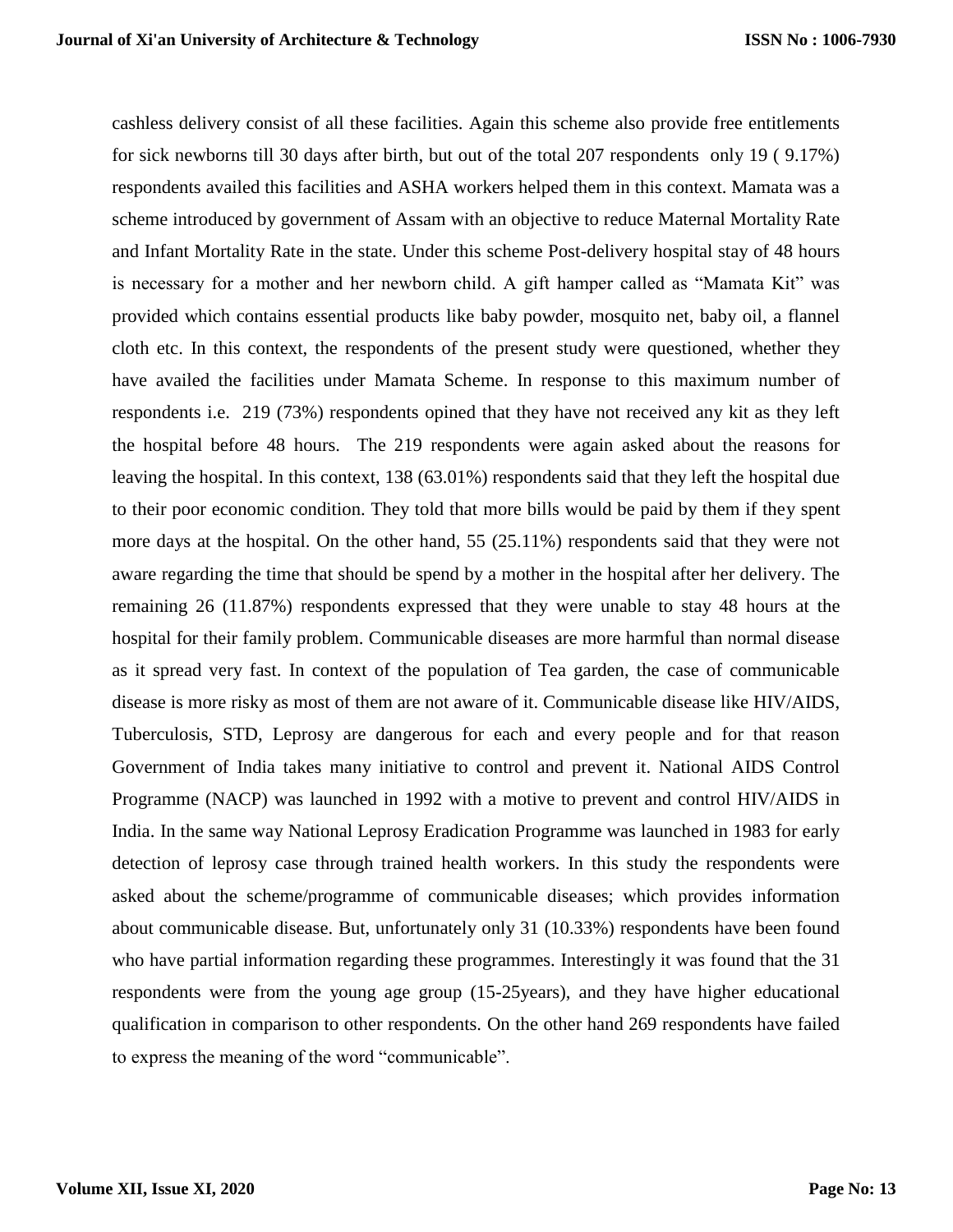The Government of India has also launched "Mission Indradhanush" in 2014 to improve the coverage of immunization in India. Through the scheme 90% coverage of immunization for all children and pregnant mother was targeted. In this study the respondents were asked whether they have heard Mission Indradhanush programme. But unfortunately not a single respondent has been found those who heard about it. In the  $21<sup>st</sup>$  century, India is still has to deal with many pregnancy related complications. The rate of IMR, MMR is still high in the Country. Sociocultural taboos, lacks of awareness, superstitions are still remain as the major hindrances which affect the reproductive health of women. For a better reproductive health a woman has to aware about the problems and the measures that is to be taken. Early registration of pregnant women is vital. After the registration, they have to do pre-natal, antenatal, and post natal checkups which is completely free. The Pradhan Mantri Surakshit Matritva Abhiyan (PMSMA) has been recently introduced to provide fixed day quality antenatal care services to women in their 2nd/3rd trimesters of pregnancy on the 9th day of every month. The initiative aims to ensure that assured and comprehensive antenatal services are provided to pregnant women at designated health facilities by Obstetricians/ medical officers.<sup>8</sup> In the present study the respondents were questioned regarding checkups during their pregnancy period and the study reveals that maximum number of respondents i.e. 222 (74%) have performed their antenatal checkups i.e. necessary for both mother and their child. On the other hand 78 (26%) respondents said that they have not performed health checkups during their pregnancy. Those 78 respondents were again asked regarding their reasons of not performing health checkups and it was found that lack of knowledge is the prime reason for not performing health checkups by the respondents. In this study it has been observed that one of the vastly practiced habits among the people of Tea garden is sewing of Tobacco which is very harmful for them. It is one of the causes of Throat cancer. As like male, most of the females of the tea gardens used it in their day to day life. By internalizing the harmfulness of sewing tobacco, the Government of India launched the National Tobacco Control Programme in the year of 2007-08 with the aim to create awareness regarding the harmful effect of tobacco consumption, limits the production and promotion of tobacco. In this study when the respondents were asked about the National Tobacco Control Programme, only 14 (4.66%) respondents gave positive response and said that they heard about it. They expressed

 $\overline{\phantom{a}}$ 

<sup>8</sup> [https://nhm.assam.gov.in/schemes/pradhan-mantri-surakshit-matritva-abhiyanpmsma,](https://nhm.assam.gov.in/schemes/pradhan-mantri-surakshit-matritva-abhiyanpmsma) Accessed on 18th Sept. 2018, 11am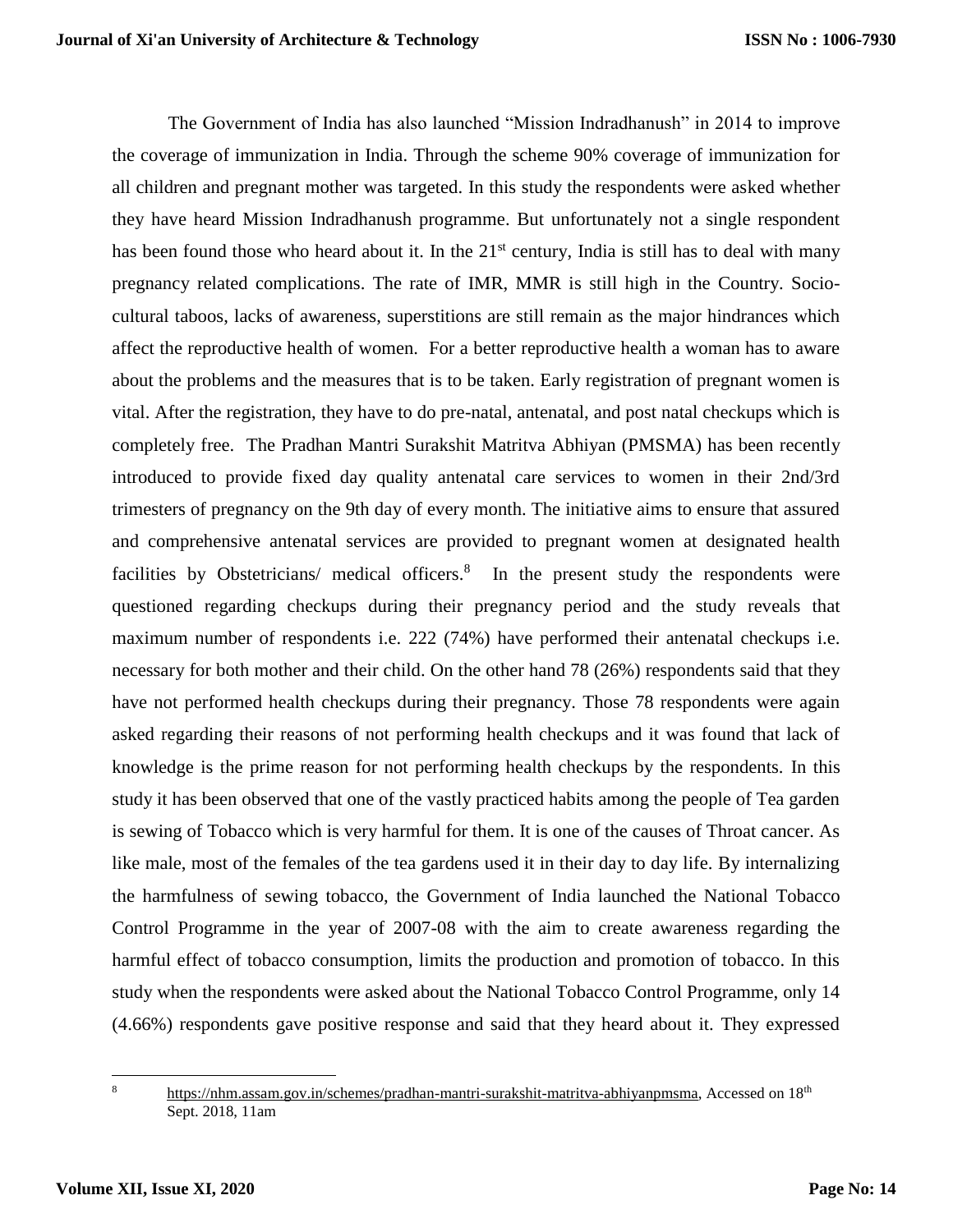that though the government officials or any other health facilitators never come to their garden to provide the information regarding this programme, however, they heard it from the doctors of 'garden hospital'. In light of this programme, the 14 respondents, those who aware of it, were asked about it's objectives, but they failed to give answer.

### **Conclusion**

The study indicates that in case of government health schemes a good number of respondents were not aware of the schemes implemented by the government in terms of reproductive health. But at the same time they have availed the provision of local medical facilities provided by the private hospital owned by the tea garden, Sub-centre, Primary health centre and Community health centre. It was revealed from the study that, lack of education still standing as a stumbling block for tea garden women to pursue adequate knowledge of reproductive health and to get themselves aware regarding the government health schemes. Even in the 21<sup>st</sup> century they are surrounded by the old age traditional beliefs, practices and taboos.

# **References**

| Cleland,                          | J., : Family planning: the unfinished agenda. The Lancet, 368(9549), 1810–     |
|-----------------------------------|--------------------------------------------------------------------------------|
| Bernstein, S., Ezeh, 1827         |                                                                                |
| A., Faundes, et al.               |                                                                                |
| 2006                              |                                                                                |
| Mathai, M                         | : The global family planning revolution: three decades of population           |
| 2008                              | policies and programmes, <i>Bulletin of world health organization</i> , 86(3), |
|                                   | 161-240                                                                        |
| Moindi et al                      | $: BMC$ Public Health 16:114                                                   |
| 2016                              |                                                                                |
| <b>National Health</b><br>mission | : Maternal health care                                                         |
|                                   | http://www.nhm.gov.in/nrhm-components/rmnch-a/maternal                         |
|                                   | health/background.html (Accessed on 17 <sup>th</sup> Sept. 2018, 11pm)         |